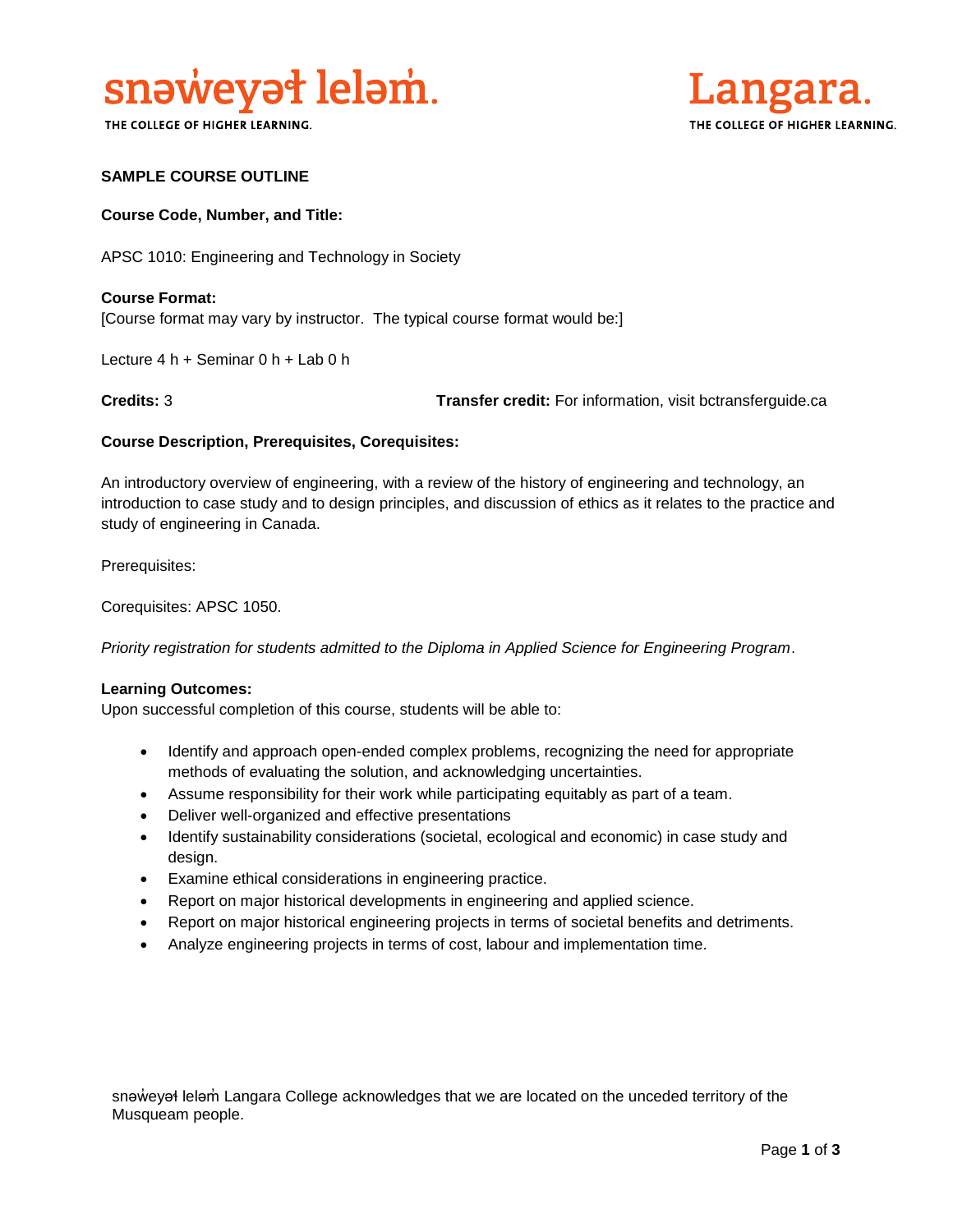

THE COLLEGE OF HIGHER LEARNING.



## **Instructor(s): TBA Office: TBA Phone: 604 323 XXXX Email: TBA**

**Office Hours: TBA** 

## **Textbook and Course Materials:**

[Textbook selection may vary by instructor. An example of texts and course materials for this course might be:}

Optional textbooks:

Jones, J. "The betterment of the Human Condition". Pearson. 2014.

Moaveni, S. "Engineering Fundamentals". Nelson. 2010.

Wright, P. "Introduction to Engineering". Wiley. 2002.

Dunwoody, B. "Fundamental Competencies". Oxford. 2006.

Note: *This course may use an electronic (online) instructional resource that is located outside of Canada*  for mandatory graded class work. You may be required to enter personal information, such as your name *and email address, to log in to this resource. This means that your personal information could be stored on servers located outside of Canada and may be accessed by U.S. authorities, subject to federal laws. Where possible, you may log in with an email pseudonym as long as you provide the pseudonym to me so I can identify you when reviewing your class work.* 

## **Assessments and Weighting: Final Exam** 20% **Other Assessments % (An example of other assessments might be:) %**

Quizzes/Tests: 20% Assignments: 25% Project: 25% Participation: 10%

Participation format: Attendance, contributing to group discussion and activities '

Proportion of individual and group work: Individual: 70% Group: 30%

*This generic outline is for planning purposes only.*